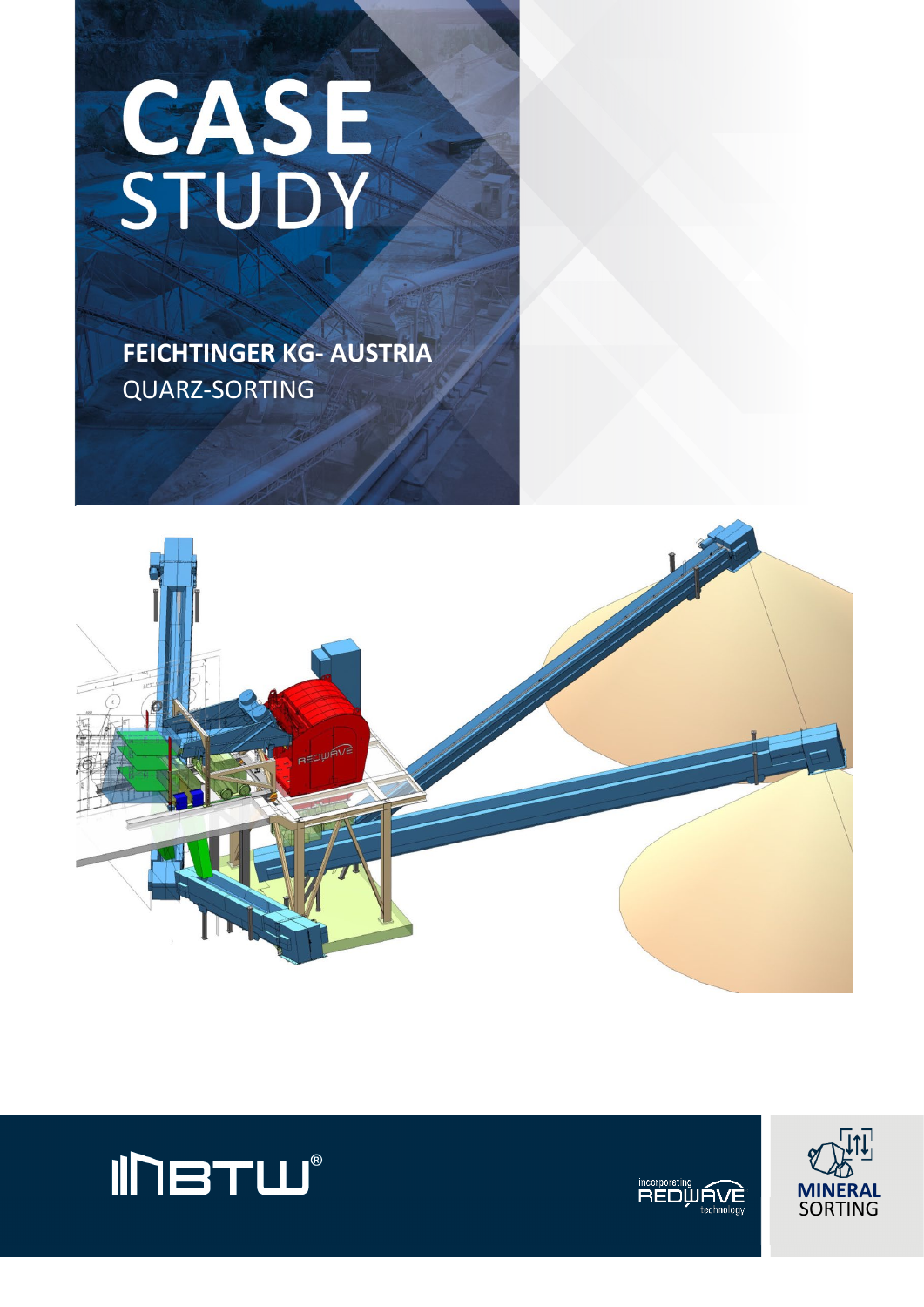

## **CUSTOMER**

Feichtinger KG is a private company from Esternberg (Upper Austria) and provides approximately 30,000 tonnes of quartz per year to the RW silicium GmbH Company. The company has been active in the mining of quartz since 1972 and currently employs 18 staff. In addition, Feichtinger KG is also involved in riding arena construction (www reitplatzbau.at).



### **SITUATION**

Due to increasing customer demands it became necessary to sort out impurities (the green and red stones) in high quality quartz. Consequently, Feichtinger KG issued a tender request in 2012 for elimination of these contaminants through a sensor-based sorting machine. lt was also necessary to implement the sorting machine directly onto the existing screening machine and thus have minimal influence on the operation.

### **SOLUTION**

Several successful sorting trails being conducted by BT-Wolfgang Binder in collaboration with the customer. The sorting machine was installed directly onto the existing screening machine and thus have minimal influence on the operation. This facilitated the minimization of additional costs as well as savings in space. The mineral sorting machine has been in successful operation separating impurities from quartz since June 2013. These contaminants can be readily identified and sorted with the REDWAVE 1300 S (mineral sorting machine). The installation of the machine and the adaptation of the existing plant were carried out by the client.